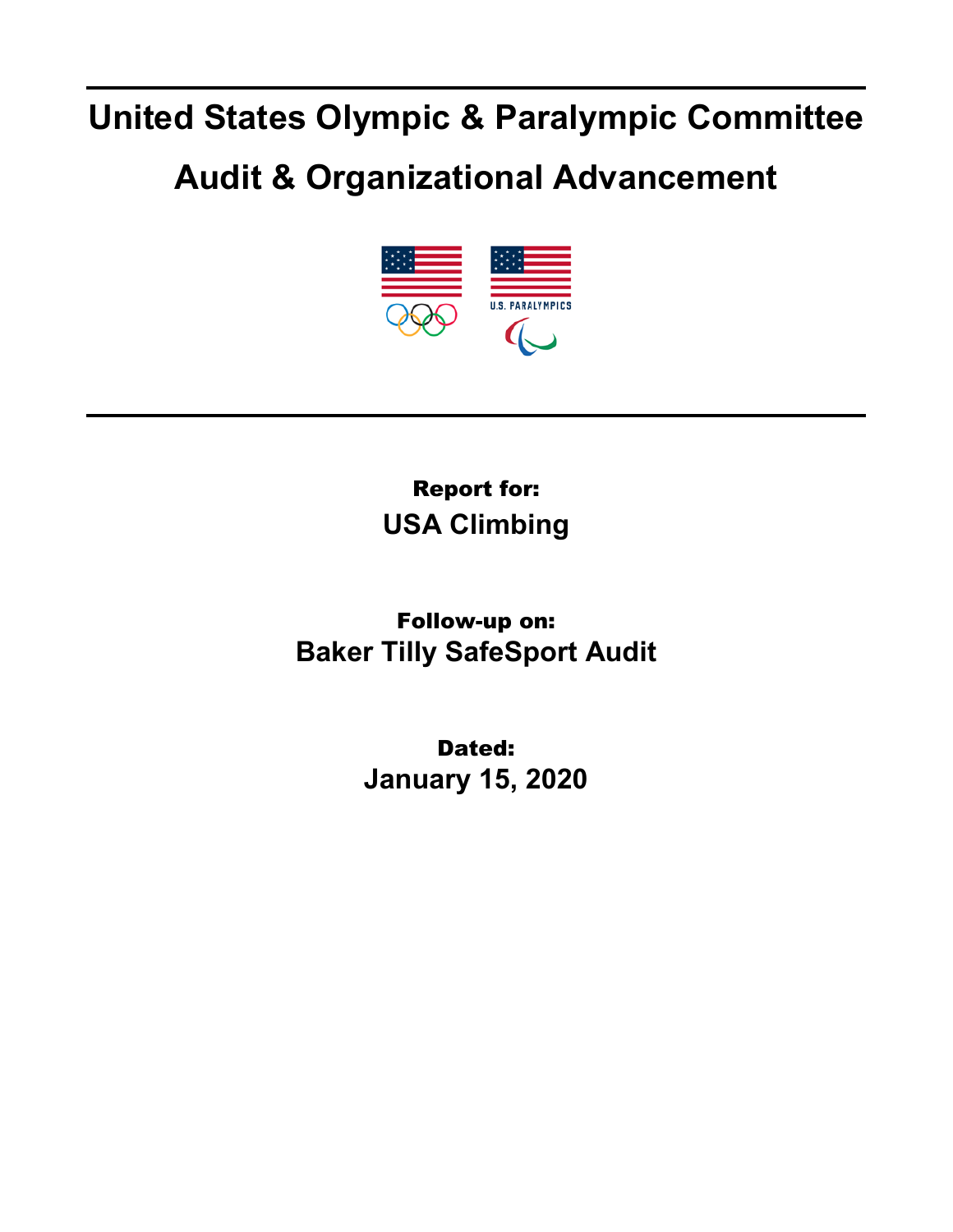

UNITED STATES OLYMPIC & PARALYMPIC **COMMITTEE** 1 Olympic Plaza Colorado Springs, CO 80909

January 15, 2020

Marc Norman Chief Executive Officer USA Climbing

Dear Marc,

During the second and third quarter of 2018, Baker Tilly Virchow Krause (Baker Tilly) performed a SafeSport audit of USA Climbing. The purpose of the follow-up review is to report on the status of recommendation from the Baker Tilly SafeSport audit of USA Climbing dated August 2018. Our followup process was a review of the SafeSport policy provided by USA Climbing. Overall, USA Climbing was prompt to implement the recommendation made in the Baker Tilly SafeSport audit. The review of the Athlete Safety policy found that the recommendation was implemented and is considered closed.

Important to note, as of September 13, 2019, the USOPC Board approved the revised NGB and HPMO Athlete Safety Policy. Auditing of the U.S. Center for SafeSport's (Center) athlete safety requirements now fall under the jurisdiction of the Center. However, the USOPC Audit and Organizational Advancement Department will continue to audit compliance with the USOPC policies and procedures.

We thank you and your staff for assisting in the follow-up review.

Sincerely,

Julit Julle

Bridget Toelle, CPA, CIA Vice President, Audit and Organizational Advancement

cc: Wendy Guthrie Onye Ikwuakor Denise Parker